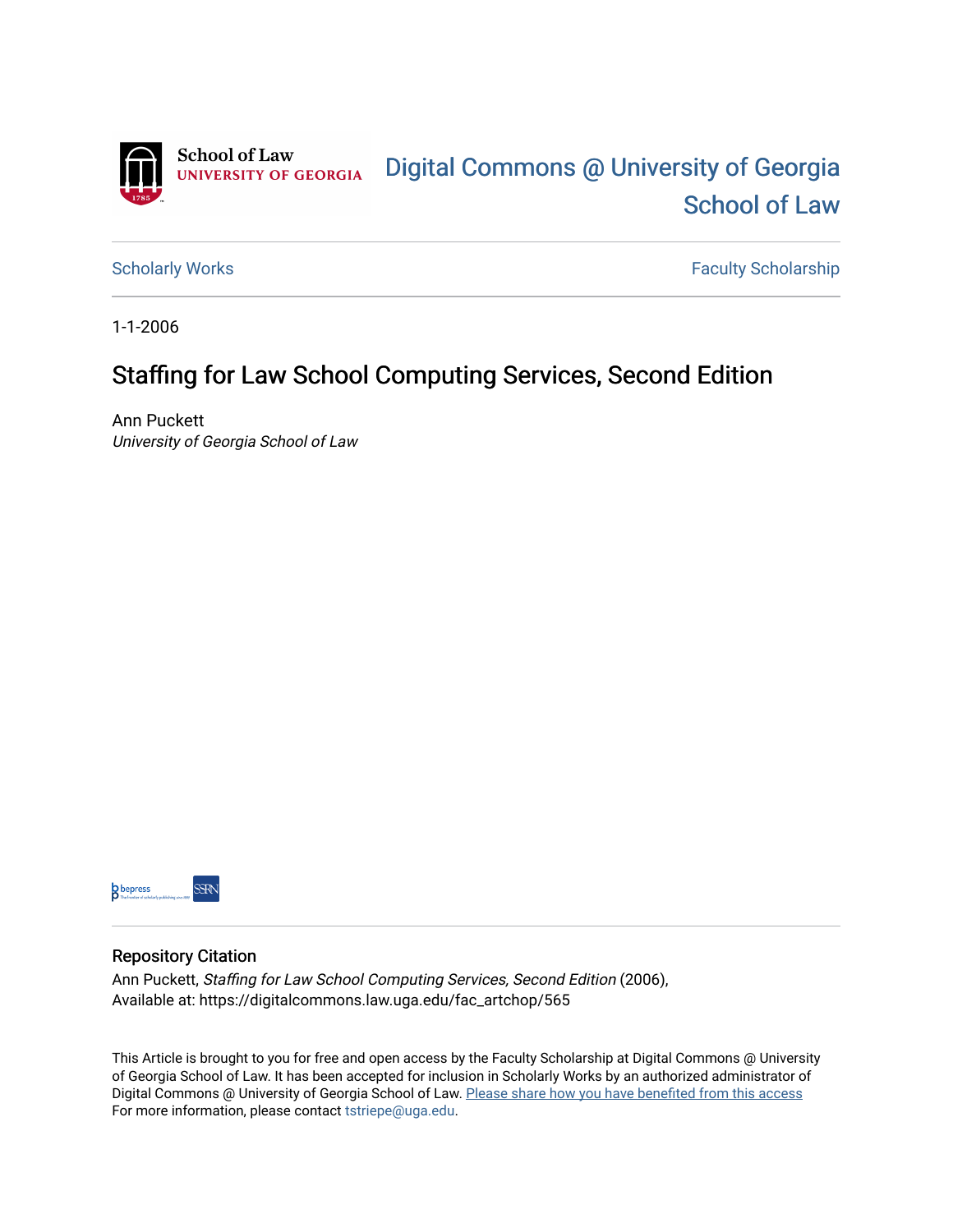# **Staffing for Law School Computing Services, Second Edition**

### **Professor E. Ann Puckett**

### **Introduction**

The Staffing for Law School Computing Services survey was completely revised during the spring semester of 2006. No data from prior questionnaires were used in this revision. If the law school you are looking for is not represented in the table, it is because that law school has not yet replied to the questionnaire or we have not yet had time to post the reply on our web page.

Results of the survey are reported in three tables. The first table represents answers to questions 1-5 and 8- 10. Questions 6 and 7, which ask for textual answers, are represented in the second table. The third table shows the free text comments made by some of the respondents to the survey. If a respondent wrote comments, an asterisk appears in the column with the letter which describes how computing is administered at that law school. It is surprisingly difficult to distill all the varieties of administration into discrete categories. The categories in the original questionnaire are:

- a. All computing is administered through the law library\_\_\_\_\_.
- b. All computing is administered through the law school\_\_\_\_\_.
- c. Law library and law school computing are administered through two separate departments within the law school
- d. All computing is administered through a university department .
- e. All computing is outsourced to a vendor (not the university) .
- f. Some combination of the above choices (please explain).

A number of respondents chose more than one category and others selected f and gave extensive comments. I sometimes recorded answers in another category if it seemed obvious from the comments that it belonged there, but for clarity's sake, I included all comments in Table 3.

Each table includes data from 158 out of 191 law schools. Each table is organized by state, then alphabetically by university name (or law school name in the case of free standing law schools). All accredited law schools are listed, even if they did not participate in the survey. Non-participants are encouraged to become participants, and participants are encouraged to send revisions at any time a change occurs. I revise the table monthly if necessary. The most efficient way to report is by dropping a note to me at apuckett@uga.edu. Download a copy of the questionnaire and instructions for completing it.

Thank you for using the Staffing for Law School Computing Services survey.

Professor Ann Puckett University of Georgia Law Library Athens, Georgia July 5, 2006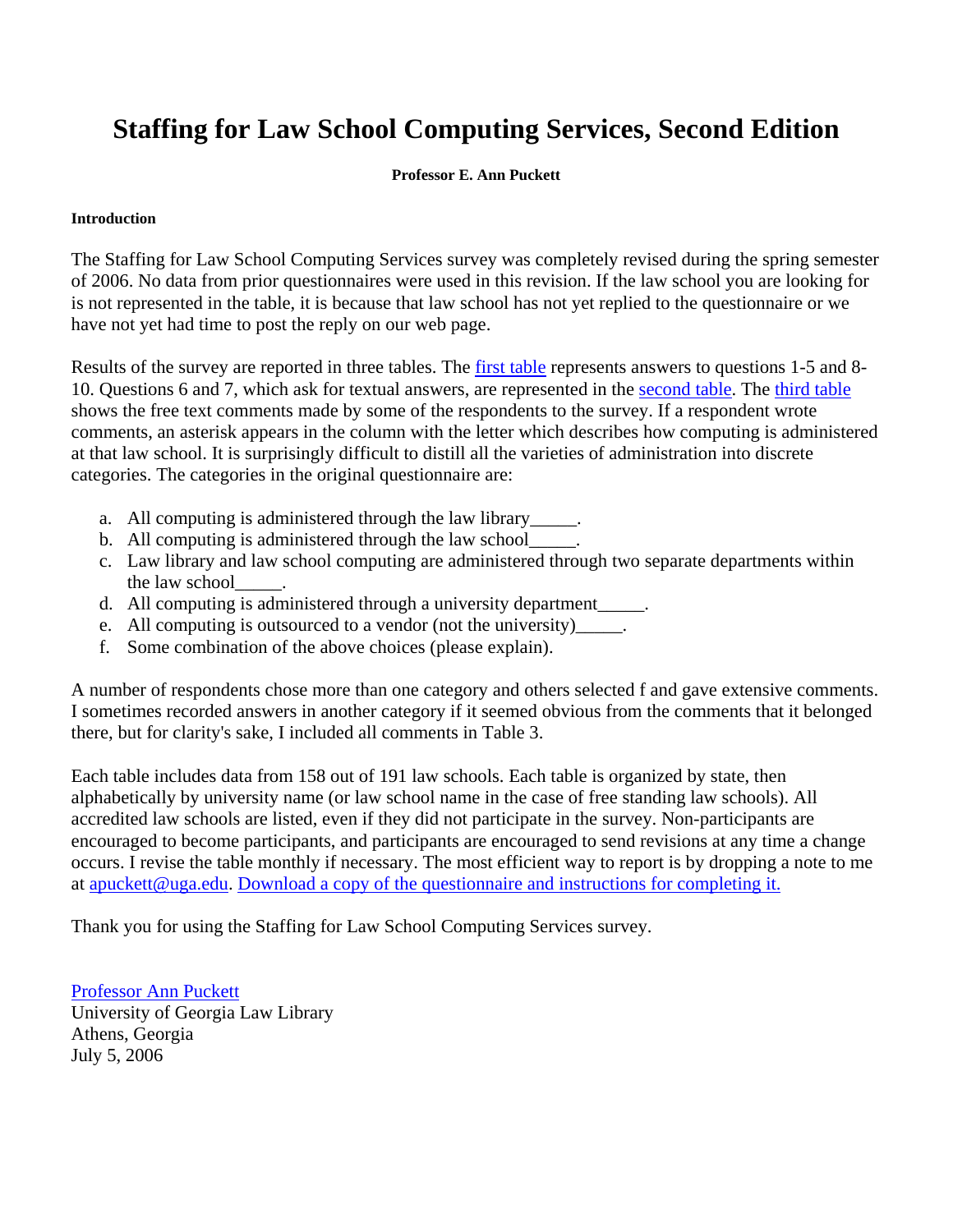| Date of<br>Response |              | State University                                      | Library<br>FTE        | Law<br>School<br><b>FTE</b> | Total<br><b>FTE</b><br>Comp.<br><b>Staff</b>        | Incl.<br>Ed.<br>Tech? | Admin.            | #<br>Question Computers | Comp.<br>Serv.<br>Budget?        | <b>Budget Amt.</b> | Incl.<br>Personnel? |
|---------------------|--------------|-------------------------------------------------------|-----------------------|-----------------------------|-----------------------------------------------------|-----------------------|-------------------|-------------------------|----------------------------------|--------------------|---------------------|
|                     | <b>AL</b>    | Cumberland<br>School of<br>Law, Samford<br>University |                       | Not Reported                |                                                     |                       |                   |                         |                                  |                    |                     |
| 02/2006 AL          |              | University of<br>Alabama                              | 1.50                  | 3.00                        | 4.50                                                | Υ                     | C                 | 135                     | N                                | N/A                |                     |
| 02/2006 AR          |              | University of<br>Arkansas,<br>Fayetteville            | 4.00                  | 0.00                        | 4.00                                                | $\mathsf{N}$          | a                 | 200                     | Υ                                | \$300,000          | Υ                   |
| 02/2006 AR          |              | University of<br>Arkansas,<br><b>Little Rock</b>      | 4.12                  | 0.00                        | 4.12                                                | Y                     | a                 | 118                     | N                                | N/A                |                     |
| 02/2006 AZ          |              | Arizona State<br>University                           | 0.25                  | 6.75                        | 7.00                                                | Υ                     | $\mathsf b$       | 300                     | Y                                | \$13,000           | $\mathsf{N}$        |
| 03/2006 AZ          |              | University of<br>Arizona                              | 2.50                  | 4.50                        | 7.00                                                | Y                     | C                 | 200                     | Y                                | \$300,000          | N                   |
| 02/2006 CA          |              | California<br>Western<br>School of<br>Law             | 2.50                  | 4.50                        | 7.00                                                | $\mathsf{N}$          | C                 | 250                     | N                                | N/A                |                     |
| 02/2006 CA          |              | Chapman<br>University                                 | 0.33                  | 1.00                        | 1.33                                                | Y                     | $\mathsf b$       | 60                      | Y                                | not<br>available   |                     |
| 05/2006 CA          |              | Golden Gate<br>University                             | 3.15                  | 3.50                        | 6.65                                                | Y                     | C                 | 185                     | Υ                                | \$140,060          | $\mathsf{N}$        |
| 03/2006 CA          |              | Loyola<br>University                                  | 4.00                  | 17.00                       | 21.00                                               | Υ                     | C                 | 350                     | Y                                | not<br>disclosed   |                     |
| 02/2006 CA          |              | McGeorge<br>School of<br>Law                          | 1.50                  | 6.50                        | 8.00                                                | Υ                     | C                 | 300                     | Υ                                | \$475,000          |                     |
| 03/2006             | CA           | Pepperdine<br>University                              | 0.50                  | 7.50                        | 8.00                                                | Y                     | $\mathsf b$       | 200                     | Υ                                | \$612,602          | Y                   |
| 03/2006 CA          |              | Santa Clara<br>University                             | 0.00                  | 7.00                        | 7.00                                                | Υ                     | $\mathsf b$       | 275                     | Y                                | \$100,000          | N                   |
| 02/2006 CA          |              | Southwestern<br>University                            | 3.00                  |                             | 7.50 10.50                                          | Y                     | $\underline{c}^*$ | 275                     | Y                                | \$160,000          | $\mathsf{N}$        |
| Date of<br>Response | <b>State</b> | University                                            | Library<br><b>FTE</b> | Law<br>School<br><b>FTE</b> | <b>Total</b><br><b>FTE</b><br>Comp.<br><b>Staff</b> | Incl.<br>Ed.<br>Tech? | Admin.            | #<br>Question Computers | Comp.<br>Serv.<br><b>Budget?</b> | <b>Budget Amt.</b> | Incl.<br>Personnel? |
| 05/2006 CA          |              | Stanford<br>University                                | 0.00                  | 4.00                        | 4.00                                                | ${\sf N}$             | $\mathsf b$       | 800                     | Y                                | no<br>response     | $\mathsf{N}$        |
| 02/2006 CA          |              | Thomas<br>Jefferson<br>School of<br>Law               | 2.80                  | 4.00                        | 6.80                                                | Y                     | $\mathsf{b}$      | 125                     | Y                                | not<br>available   | Y                   |
| 05/2006 CA          |              | U.C.L.A.                                              |                       | 1.25 10.50 11.75            |                                                     | N                     | $\mathbf{C}$      | 1700                    | N                                |                    |                     |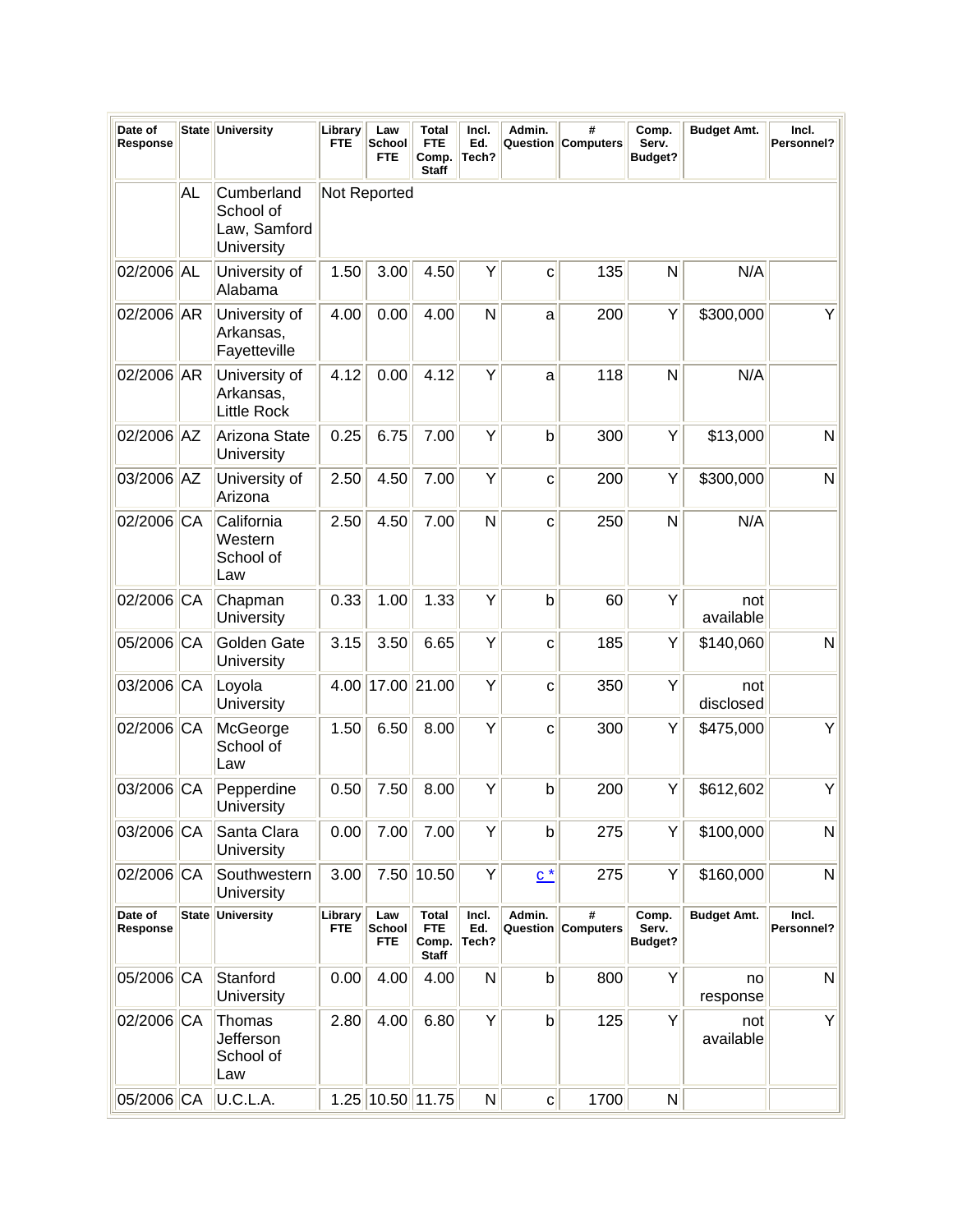| 02/2006 CA          |    | University of<br>California,<br>Berkeley |                       | 3.00 12.00 15.00      |                                                     | Υ                     | $c^*$             | 140                     | Y                                | \$500,000          | Y                   |
|---------------------|----|------------------------------------------|-----------------------|-----------------------|-----------------------------------------------------|-----------------------|-------------------|-------------------------|----------------------------------|--------------------|---------------------|
| 05/2006 CA          |    | University of<br>California,<br>Davis    | 0.00                  | 6.00                  | 6.00                                                | Y                     | $\mathsf b$       | 200                     | Y                                | Unknown            |                     |
| 02/2006 CA          |    | University of<br>California,<br>Hastings |                       | 5.50 10.50 16.00      |                                                     | N                     | C                 | 525                     |                                  | $Y$ \$1,167,289    | Y                   |
| 02/2006 CA          |    | University of<br>San Diego               | 2.00                  | 2.00                  | 4.00                                                | Y                     | $\mathbf c$       | 284                     | N                                | N/A                |                     |
| 04/2006 CA          |    | University of<br>San<br>Francisco        | 0.00                  | 2.50                  | 2.50                                                | Y                     | $f^*$             | 289                     |                                  | Y confidential     |                     |
| 02/2006 CA          |    | University of<br>Southern<br>California  | 8.00                  | 0.00                  | 8.00                                                | Y                     | a                 | 300                     | Υ                                | \$630,000          | Υ                   |
| 02/2006 CA          |    | Western<br><b>State</b><br>University    | 0.00                  | 1.70                  | 1.70                                                | N                     | $\mathsf b$       | 230                     | $\mathsf{N}$                     | N/A                |                     |
| 02/2006 CA          |    | <b>Whittier Law</b><br>School            | 2.50                  | 0.50                  | 3.00                                                | N                     | $f^*$             | 200                     | $\mathsf{N}$                     | N/A                |                     |
| 03/2006 CO          |    | University of<br>Colorado                | 0.75                  | 2.50                  | 3.25                                                | Υ                     | $\underline{c}^*$ | 173                     | Y                                | pending            |                     |
| 02/2006 CO          |    | University of<br>Denver                  | 2.00                  |                       | $9.50$   11.50                                      | Υ                     | $\mathbf{C}$      | 200                     | Y                                | \$750,000          | Y                   |
|                     | СT | Quinnipiac<br>College                    |                       | Not Reported          |                                                     |                       |                   |                         |                                  |                    |                     |
| 02/2006 CT          |    | University of<br>Connecticut             | 5.37                  | 0.00                  | 5.37                                                | Υ                     | a                 | 425                     | Y                                | \$379,000          | Y                   |
| Date of<br>Response |    | <b>State University</b>                  | Library<br><b>FTE</b> | Law<br>School<br>FTE. | <b>Total</b><br><b>FTE</b><br>Comp.<br><b>Staff</b> | Incl.<br>Ed.<br>Tech? | Admin.            | #<br>Question Computers | Comp.<br>Serv.<br><b>Budget?</b> | <b>Budget Amt.</b> | Incl.<br>Personnel? |
| 02/2006 CT          |    | Yale<br>University                       | 9.00                  |                       | $3.00$ 12.00                                        | Y                     | $\mathsf{a}$      | 550                     | Y                                | \$500,000          | N                   |
| 02/2006 DC          |    | American<br>University                   | 14.50                 |                       | $0.00$   14.50                                      | Υ                     | a                 | 1900                    |                                  | $Y$ \$1,269,000    | Y                   |
| 02/2006 DC          |    | Catholic<br>University of<br>America     | 1.00                  | 7.00                  | 8.00                                                | N                     | $\mathbf{C}$      | 350                     | Y                                | unknown            |                     |
| 02/2006 DC          |    | George<br>Washington<br>University       |                       | $9.00$   10.00  19.00 |                                                     | Y                     | $\mathbf{C}$      | 500                     | N                                | N/A                |                     |
| 03/2006 DC          |    | Georgetown<br>University                 |                       | 3.50 30.00 33.50      |                                                     | Y                     | $\mathsf{b}$      | 925                     |                                  | $Y  $ \$3,000,000  | Y                   |
|                     | DC | Howard<br>University                     |                       | Not Reported          |                                                     |                       |                   |                         |                                  |                    |                     |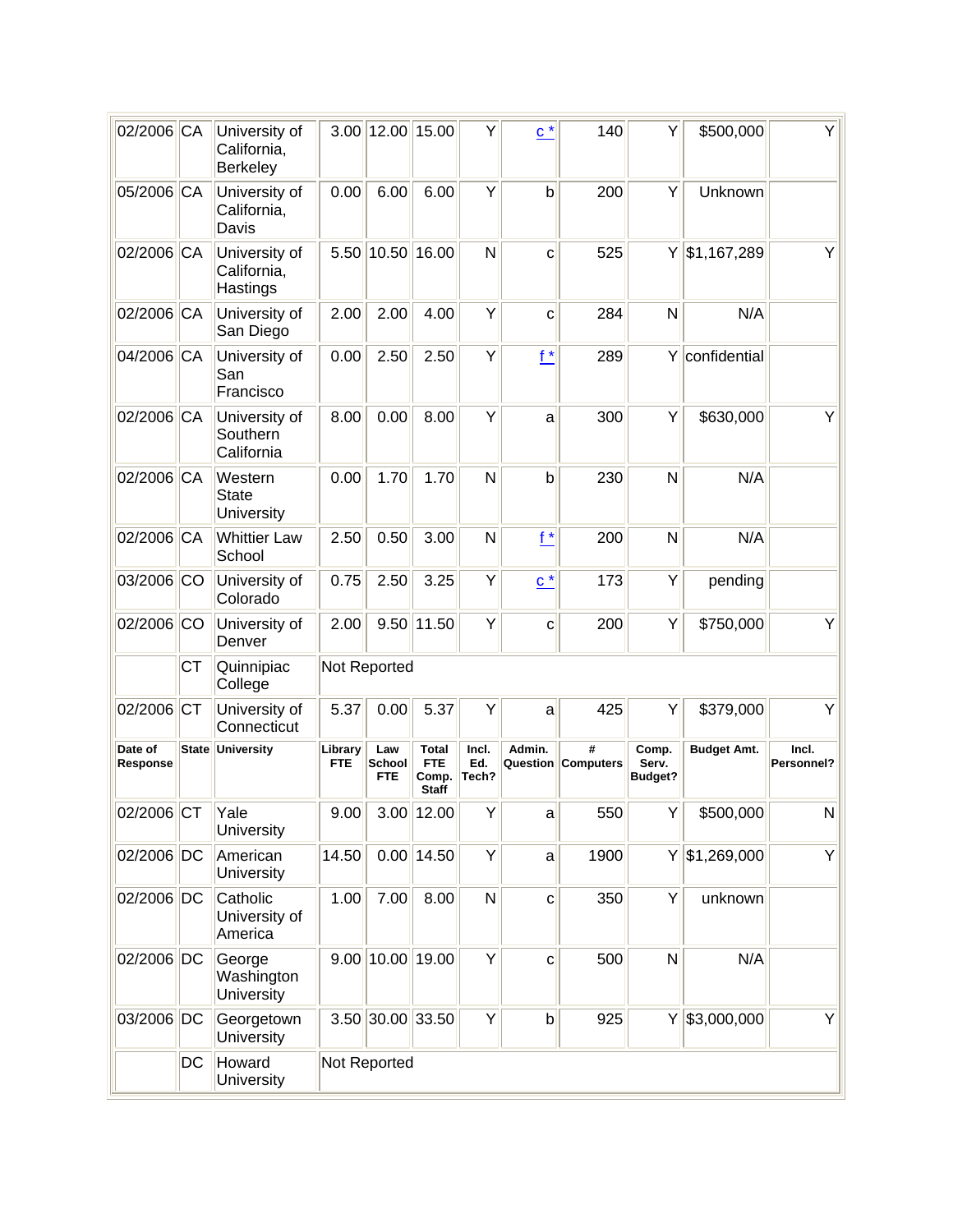| 04/2006 DC          |              | University of<br>the District of<br>Columbia | 1.00                  | 1.00                        | 2.00                                                | Υ                     | 40 *         | $\mathbf 0$                    |                                  |                    |                     |
|---------------------|--------------|----------------------------------------------|-----------------------|-----------------------------|-----------------------------------------------------|-----------------------|--------------|--------------------------------|----------------------------------|--------------------|---------------------|
|                     | DE           | Widener<br>University,<br>Wilmington         |                       | Not Reported                |                                                     |                       |              |                                |                                  |                    |                     |
| 02/2006 FL          |              | <b>Barry</b><br>University                   | 3.00                  | 0.00                        | 3.00                                                | Υ                     | a            | 400                            | Υ                                | pending            | N                   |
|                     | FL           | Florida A & M<br>University                  |                       | Not Reported                |                                                     |                       |              |                                |                                  |                    |                     |
|                     | <b>FL</b>    | Florida<br>Coastal<br>School of<br>Law       |                       | Not Reported                |                                                     |                       |              |                                |                                  |                    |                     |
| 02/2006 FL          |              | Florida<br>International<br>University       | 0.00                  | 4.50                        | 4.50                                                | Υ                     | $b^*$        | 150                            | N                                | N/A                |                     |
| 02/2006 FL          |              | <b>Florida State</b><br>University           | 3.00                  | 5.00                        | 8.00                                                | Y                     | $\mathbf{C}$ | 200                            | N                                | N/A                |                     |
| 02/2006 FL          |              | Nova<br>Southeastern<br>University           | 10.00                 | 0.00                        | 10.00                                               | Y                     | a            | 1200                           | N                                | N/A                |                     |
| 04/2006 FL          |              | St. Thomas<br>University                     | 4.50                  | 0.50                        | 5.00                                                | Y                     | d            | 150                            | Y                                | unknown            |                     |
|                     |              |                                              |                       |                             |                                                     |                       |              |                                |                                  |                    |                     |
| Date of<br>Response | <b>State</b> | University                                   | Library<br><b>FTE</b> | Law<br>School<br><b>FTE</b> | <b>Total</b><br><b>FTE</b><br>Comp.<br><b>Staff</b> | Incl.<br>Ed.<br>Tech? | Admin.       | #<br><b>Question Computers</b> | Comp.<br>Serv.<br><b>Budget?</b> | <b>Budget Amt.</b> | Incl.<br>Personnel? |
| 04/2006 FL          |              | Stetson<br>University                        | 1.65                  | 10.00                       | 11.65                                               | Υ                     | C            | 1800                           | Y                                | confidential       |                     |
| 02/2006 FL          |              | University of<br>Florida                     | 8.00                  | 0.00                        | 8.00                                                | Υ                     | a            | 350                            | Υ                                | \$111,615          | N                   |
|                     | FL           | University of<br>Miami                       |                       | Not Reported                |                                                     |                       |              |                                |                                  |                    |                     |
| 03/2006 GA          |              | Emory<br>University                          |                       | $0.00$ 6.00 6.00            |                                                     | N                     | $\mathsf{b}$ | 165                            | Y <sub>1</sub>                   | \$250,000          | N                   |
| 03/2006 GA          |              | Georgia State<br>University                  | 2.20                  | 4.00                        | 6.20                                                | Υ                     | $\mathbf{C}$ | 266                            | N                                | N/A                |                     |
| 03/2006 GA          |              | John Marshall<br>Law School                  | 0.25                  | 2.00                        | 2.25                                                | Y                     | $\mathsf b$  | 70                             | Y                                | \$56,000           | N                   |
| 01/2006 GA          |              | Mercer<br>University                         | 3.25                  | 0.00                        | 3.25                                                | Υ                     | $f^*$        | 550                            | N                                | N/A                |                     |
| 01/2006 GA          |              | University of<br>Georgia                     | 8.00                  | 0.00                        | 8.00                                                | Y                     | a            | 250                            | Y                                | \$279,000          | Y                   |
| 02/2006 HI          |              | University of<br>Hawaii                      | 0.50                  | 3.87                        | 4.37                                                | Υ                     | $\mathsf b$  | 160                            | N                                | N/A                |                     |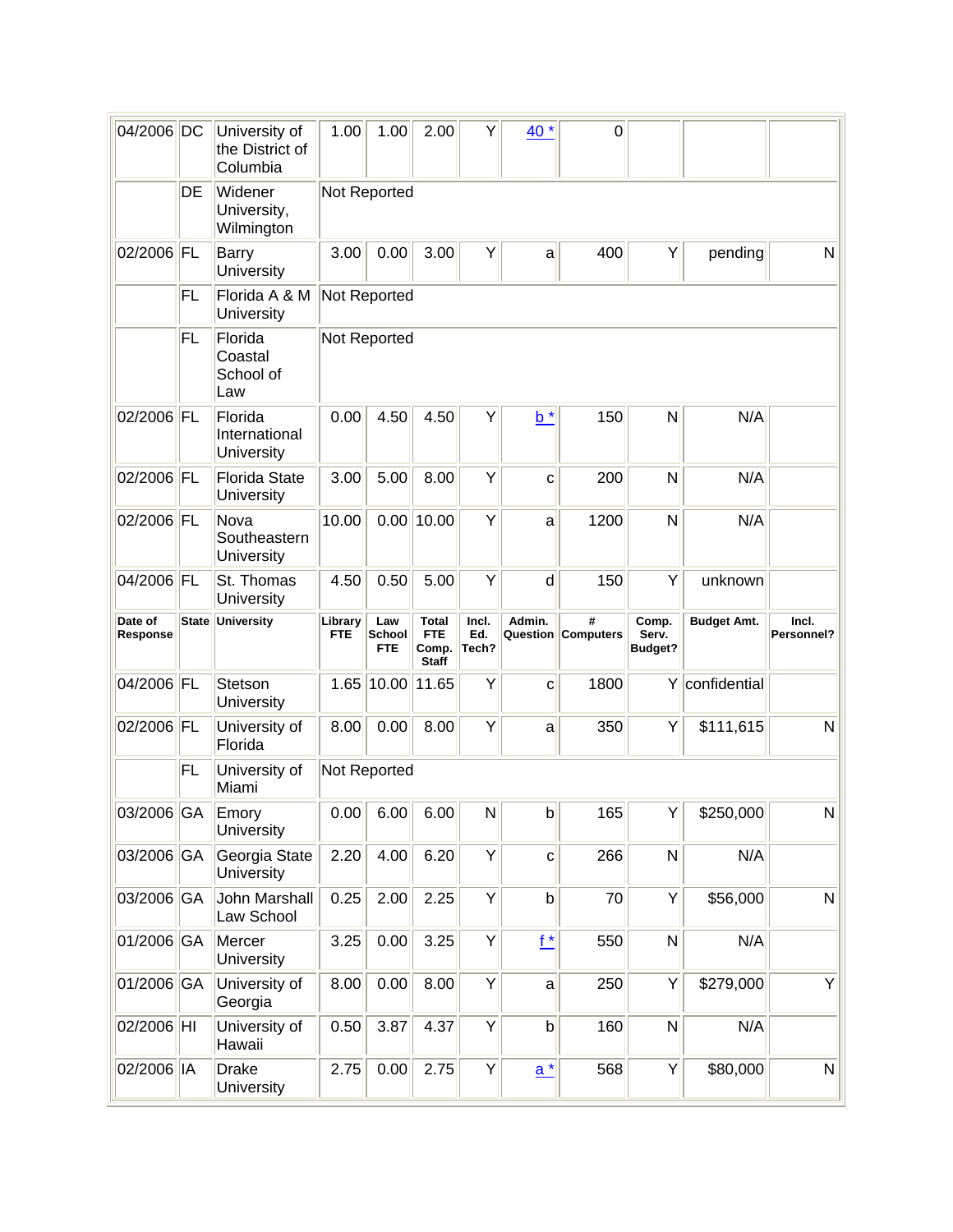| 01/2006 IA          |              | University of<br>lowa                     | 2.25                  | 4.00                  | 6.25                                                | Υ                     | C                 | 550                     | Y                                | \$275,000          | Y                   |
|---------------------|--------------|-------------------------------------------|-----------------------|-----------------------|-----------------------------------------------------|-----------------------|-------------------|-------------------------|----------------------------------|--------------------|---------------------|
| 04/2006 ID          |              | University of<br>Idaho                    | 0.00                  | 2.00                  | 2.00                                                | Y                     | b                 | 90                      | Y                                | \$50,000           | N                   |
| 02/2006 IL          |              | Chicago-Kent<br>College of<br>Law         |                       | 3.00 10.00 13.00      |                                                     | Υ                     | $c^*$             | 1600                    |                                  | Y confidential     | Y                   |
| 02/2006 IL          |              | DePaul<br>University                      | 0.80                  | 0.00                  | 0.80                                                | N                     | $\underline{c}^*$ | 30                      | N                                | N/A                |                     |
| 04/2006 IL          |              | John Marshall<br>Law School               | 0.00                  | 6.25                  | 6.25                                                | Υ                     | $\mathsf b$       | 300                     | Y                                | \$880,000          | Υ                   |
| Date of<br>Response | <b>State</b> | <b>University</b>                         | Library<br><b>FTE</b> | Law<br>School<br>FTE. | <b>Total</b><br><b>FTE</b><br>Comp.<br><b>Staff</b> | Incl.<br>Ed.<br>Tech? | Admin.            | #<br>Question Computers | Comp.<br>Serv.<br><b>Budget?</b> | <b>Budget Amt.</b> | Incl.<br>Personnel? |
| 02/2006 IL          |              | Loyola<br>University                      | 0.00                  | 5.50                  | 5.50                                                | N                     | $\mathsf b$       | 270                     | Y                                | \$145,758          | N                   |
| 03/2006 IL          |              | Northern<br><b>Illinois</b><br>University | 0.39                  | 1.60                  | 1.99                                                | Υ                     | $f^*$             | 89                      | N                                | N/A                |                     |
| 02/2006 IL          |              | Northwestern<br>University                | 2.00                  |                       | 8.00 10.00                                          | Y                     | $f^*$             | 1300                    | Y                                | \$830,000          | Υ                   |
| 02/2006 IL          |              | Southern<br><b>Illinois</b><br>University | 0.50                  | 4.00                  | 4.50                                                | Y                     | $f^*$             | 140                     | Y                                | \$125,000          | N                   |
| 04/2006 IL          |              | University of<br>Chicago                  | 0.00                  | 6.50                  | 6.50                                                | Y                     | $f^*$             | 920                     | Υ                                | no answer          |                     |
| 02/2006 IL          |              | University of<br>Illinois                 | 0.00                  | 5.00                  | 5.00                                                | Y                     | $\mathsf b$       | $\mathbf 0$             | Y                                | unknown            |                     |
| 04/2006 IN          |              | Indiana<br>University,<br>Bloomington     | 2.00                  | 3.50                  | 5.50                                                | N                     | $f^*$             | 200                     | Y                                | \$30,000           | N                   |
|                     | IN           | Indiana<br>University,<br>Indianapolis    |                       | Not Reported          |                                                     |                       |                   |                         |                                  |                    |                     |
| 02/2006 IN          |              | Notre Dame<br>University                  | 8.50                  | 0.00                  | 8.50                                                | Υ                     | $a^*$             | 250                     | Y                                | \$500,000          | Y                   |
| 02/2006 IN          |              | Valparaiso<br>University                  | 0.00                  | 2.00                  | 2.00                                                | Y                     | $\mathsf{b}$      | 125                     | Y                                | \$45,000           | N                   |
| 06/2006 KS          |              | University of<br>Kansas                   | 1.50                  | 1.50                  | 3.00                                                | Y                     | $\mathbf{C}$      | 336                     | N                                |                    |                     |
| 02/2006 KS          |              | Washburn<br>University                    | 7.00                  | 0.00                  | 7.00                                                | Y                     | $\mathsf{a}$      | 670                     | N                                | N/A                |                     |
| 01/2006 KY          |              | Northern<br>Kentucky<br>University        | 3.50                  | 0.00                  | 3.50                                                | Y                     | a                 | 200                     | N                                | N/A                |                     |
| 02/2006 KY          |              | University of<br>Kentucky                 | 0.00                  | 2.50                  | 2.50                                                | Y                     | $\mathsf b$       | $\overline{0}$          | N                                | N/A                |                     |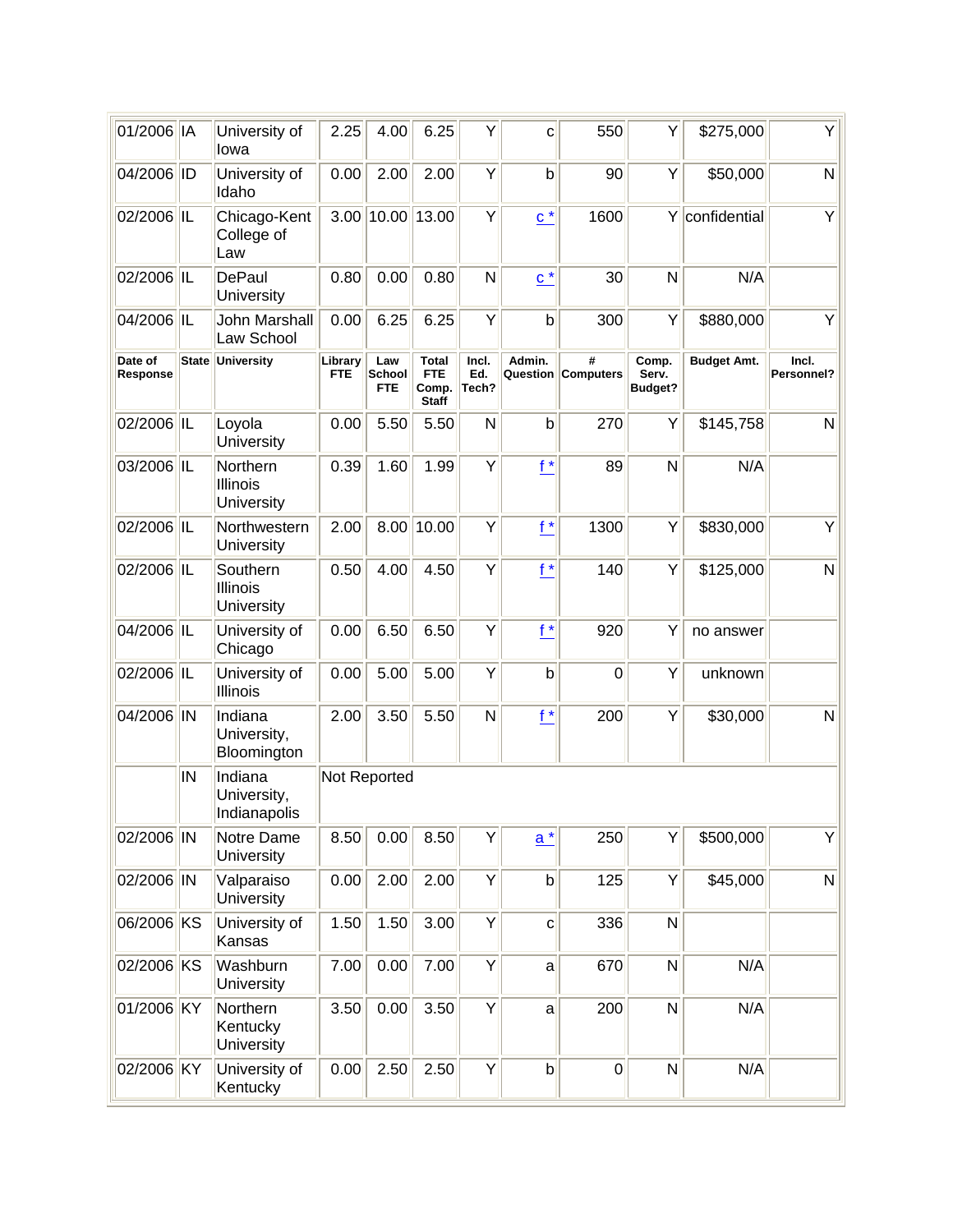| 03/2006 KY          |           | University of<br>Louisville                                             | 1.00                  | 2.00                        | 3.00                                                | Υ                     | a                            | 125                     | Y                                | \$35,170           | $\mathsf{N}$        |
|---------------------|-----------|-------------------------------------------------------------------------|-----------------------|-----------------------------|-----------------------------------------------------|-----------------------|------------------------------|-------------------------|----------------------------------|--------------------|---------------------|
| Date of<br>Response |           | State University                                                        | Library<br><b>FTE</b> | Law<br>School<br><b>FTE</b> | <b>Total</b><br><b>FTE</b><br>Comp.<br><b>Staff</b> | Incl.<br>Ed.<br>Tech? | Admin.                       | #<br>Question Computers | Comp.<br>Serv.<br><b>Budget?</b> | <b>Budget Amt.</b> | Incl.<br>Personnel? |
| 02/2006             | LA        | Louisiana<br><b>State</b><br>University                                 | 3.62                  | 4.00                        | 7.62                                                | Y                     | $f^*$                        | 500                     | Y                                | \$443,493          | Υ                   |
|                     | LA        | Loyola<br>University                                                    |                       | Not Reported                |                                                     |                       |                              |                         |                                  |                    |                     |
| 02/2006 LA          |           | Southern<br>University                                                  | 3.00                  | 1.00                        | 4.00                                                | Y                     | C                            | 600                     | N                                | N/A                |                     |
| 02/2006 LA          |           | Tulane<br>University                                                    | 0.00                  | 4.00                        | 4.00                                                | Y                     | C                            | 300                     | Y                                | \$190,000          | N                   |
| 02/2006 MA          |           | Boston<br>College                                                       | 4.50                  | 0.00                        | 4.50                                                | Υ                     | a                            | 300                     | N                                | N/A                |                     |
|                     | MA        | Boston<br>University                                                    |                       | Not Reported                |                                                     |                       |                              |                         |                                  |                    |                     |
|                     | MA        | Harvard<br>University                                                   |                       | Not Reported                |                                                     |                       |                              |                         |                                  |                    |                     |
|                     | MA        | New England<br>School of<br>Law                                         |                       | Not Reported                |                                                     |                       |                              |                         |                                  |                    |                     |
| 02/2006 MA          |           | Northeastern<br>University                                              | 1.50                  | 5.25                        | 6.75                                                | Υ                     | $\underline{\mathbf{C}}^{*}$ | 180                     | Y                                | \$288,550          | Υ                   |
| 02/2006 MA          |           | Suffolk<br>University                                                   | 0.88                  | 6.50                        | 7.38                                                | Y                     | $c^*$                        | 500                     | Y                                | \$389,400          | N                   |
|                     | <b>MA</b> | <b>Western New</b><br>England<br>College                                |                       | Not Reported                |                                                     |                       |                              |                         |                                  |                    |                     |
| 01/2006 MD          |           | University of<br><b>Baltimore</b>                                       | 2.50                  | 0.00                        | 2.50                                                | Υ                     | $\underline{a}^*$            | 125                     | N                                | N/A                |                     |
|                     | <b>MD</b> | University of<br>Maryland                                               |                       | Not Reported                |                                                     |                       |                              |                         |                                  |                    |                     |
| 02/2006 ME          |           | University of<br>Maine                                                  | 1.50                  | 0.50                        | 2.00                                                | ${\sf N}$             | $f^*$                        | 25                      | N                                | N/A                |                     |
| 02/2006 MI          |           | <b>Ave Maria</b><br>School of<br>Law                                    | 5.50                  | 0.00                        | 5.50                                                | Υ                     | a                            | 488                     | Y                                | \$242,390          | N                   |
| Date of<br>Response |           | <b>State University</b>                                                 | Library<br><b>FTE</b> | Law<br>School<br>FTE.       | <b>Total</b><br><b>FTE</b><br>Comp.<br><b>Staff</b> | Incl.<br>Ed.<br>Tech? | Admin.                       | #<br>Question Computers | Comp.<br>Serv.<br>Budget?        | <b>Budget Amt.</b> | Incl.<br>Personnel? |
| 02/2006 MI          |           | Detroit<br>College of<br>Law,<br>Michigan<br><b>State</b><br>University | 5.40                  | 1.00                        | 6.40                                                | Υ                     | a                            | 250                     | Y                                | \$425,000          | N                   |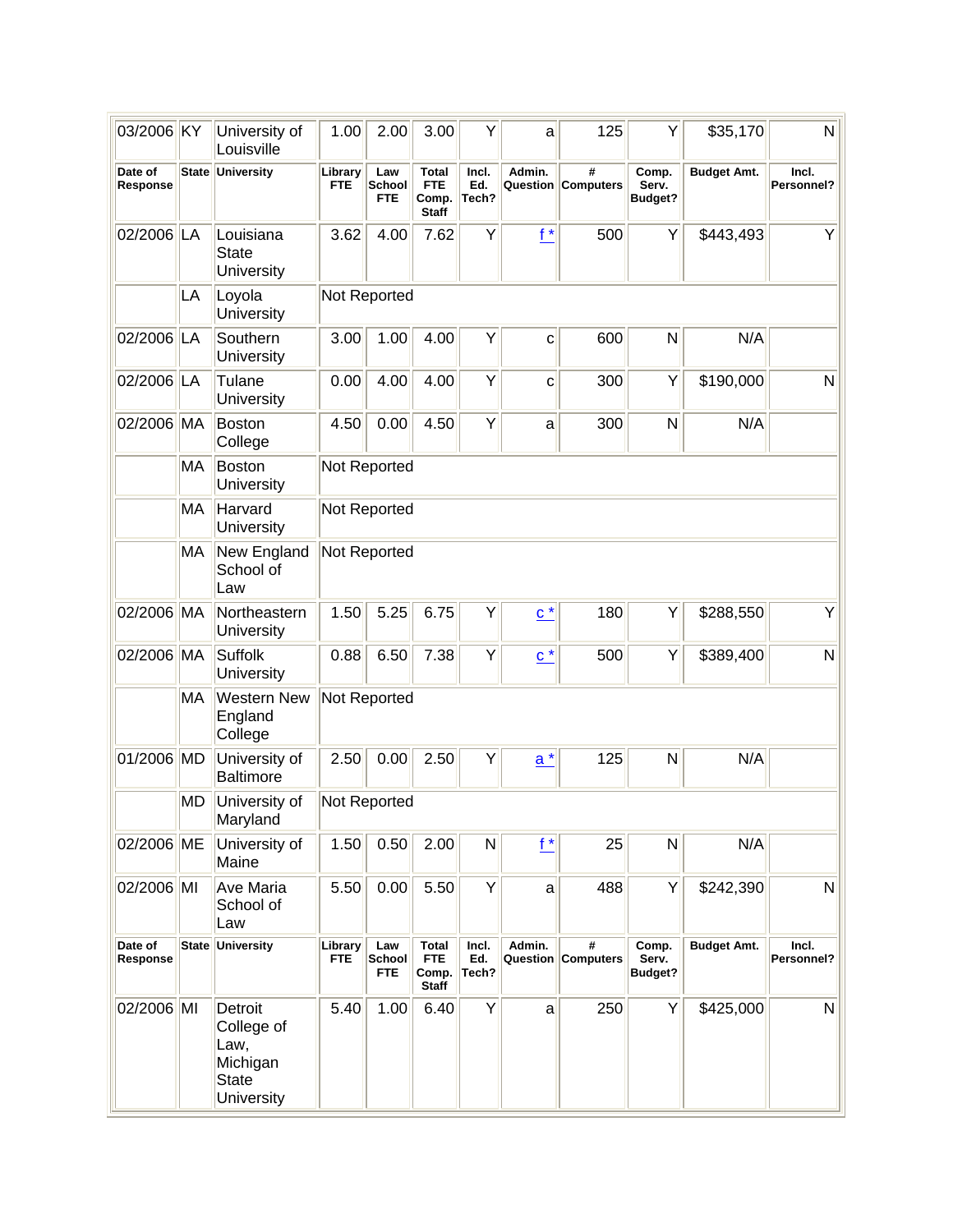| 02/2006 MI          |    | Thomas M.<br>Cooley Law<br>School                | 2.00                  | 19.00 21.00                        |                                              | Υ                     | $c^*$             | 688                            | Υ                         | no<br>response |                     |
|---------------------|----|--------------------------------------------------|-----------------------|------------------------------------|----------------------------------------------|-----------------------|-------------------|--------------------------------|---------------------------|----------------|---------------------|
|                     | MI | University of<br>Detroit                         |                       | Not Reported                       |                                              |                       |                   |                                |                           |                |                     |
|                     | MI | University of<br>Michigan                        |                       | Not Reported                       |                                              |                       |                   |                                |                           |                |                     |
| 02/2006 MI          |    | <b>Wayne State</b><br>University                 | 3.50                  | 3.00                               | 6.50                                         | Y                     | C                 | 200                            | N                         | N/A            |                     |
| 05/2006 MN          |    | Hamline<br>University                            | 1.30                  | 1.00                               | 2.30                                         | Υ                     | $d^*$             | 50                             | Y                         | no<br>response | Υ                   |
| 02/2006 MN          |    | University of<br>Minnesota                       | 0.50                  | 6.00                               | 6.50                                         | N                     | $b^*$             | 1000                           | Y                         | \$250,000      | N                   |
| 03/2006 MN          |    | University of<br>St. Thomas                      | 0.00                  | 1.00                               | 1.00                                         | Υ                     | $d^*$             | 125                            | N                         | N/A            |                     |
| 02/2006 MN          |    | William<br><b>Mitchell</b><br>College of<br>Law  | 2.50                  |                                    | $9.00$   11.50                               | Υ                     | $\underline{c}^*$ | 400                            | Υ                         | \$540,000      | Y                   |
| 02/2006 MO          |    | Saint Louis<br>University                        | 0.00                  | 5.00                               | 5.00                                         | Υ                     | $\mathsf b$       | 245                            | N                         | N/A            |                     |
| 02/2006 MO          |    | University of<br>Missouri,<br>Columbia           | 4.00                  | 0.00                               | 4.00                                         | Υ                     | a                 | 175                            | N                         | N/A            |                     |
| 04/2006 MO          |    | University of<br>Missouri,<br><b>Kansas City</b> | 2.12                  | 2.12                               | 4.24                                         | Y                     | $f^*$             | 100                            | Υ                         | \$24,000       | N                   |
| 04/2006 MO          |    | Washington<br>University                         | 2.75                  | 7.50                               | 10.25                                        | Υ                     | $f^*$             | 175                            | Υ                         | \$280,000      | $\mathsf{N}$        |
| 02/2006 MS          |    | Mississippi<br>College                           | 0.20                  | 1.44                               | 1.64                                         | Y                     | $f^*$             | 95                             | N                         | N/A            |                     |
| 02/2006 MS          |    | University of<br>Mississippi                     | 1.00                  | 2.00                               | 3.00                                         | Υ                     | $c^*$             | 100                            | N                         | N/A            |                     |
| Date of<br>Response |    | State University                                 | Library<br><b>FTE</b> | Law<br><b>School</b><br><b>FTE</b> | Total<br><b>FTE</b><br>Comp.<br><b>Staff</b> | Incl.<br>Ed.<br>Tech? | Admin.            | #<br><b>Question Computers</b> | Comp.<br>Serv.<br>Budget? | Budget Amt.    | Incl.<br>Personnel? |
| 02/2006 MT          |    | University of<br>Montana                         | 3.25                  | 1.75                               | 5.00                                         | Υ                     | a                 | 300                            | $\mathsf{N}$              | N/A            |                     |
| 01/2006 NC          |    | Campbell<br>University                           | 3.50                  | 0.00                               | 3.50                                         | Υ                     | $\underline{a}^*$ | 125                            | Y                         | \$135,000      | N                   |
| 02/2006 NC          |    | Duke<br>University                               | 0.00                  |                                    | 12.50 12.50                                  | Υ                     | $\mathsf{b}$      | 464                            | Y                         | \$951,167      | Υ                   |
| 05/2006 NC          |    | North<br>Carolina<br>Central<br>University       | 0.00                  | 6.00                               | 6.00                                         | Y                     | $\mathsf{b}$      | 135                            | Y                         | \$500,000      | Y                   |
| 02/2006 NC          |    | University of                                    | 1.00                  | 4.00                               | 5.00                                         | Y                     | $\mathbf{C}$      | 351                            | <u>Y</u>                  | \$279,908      | $\mathbf N$         |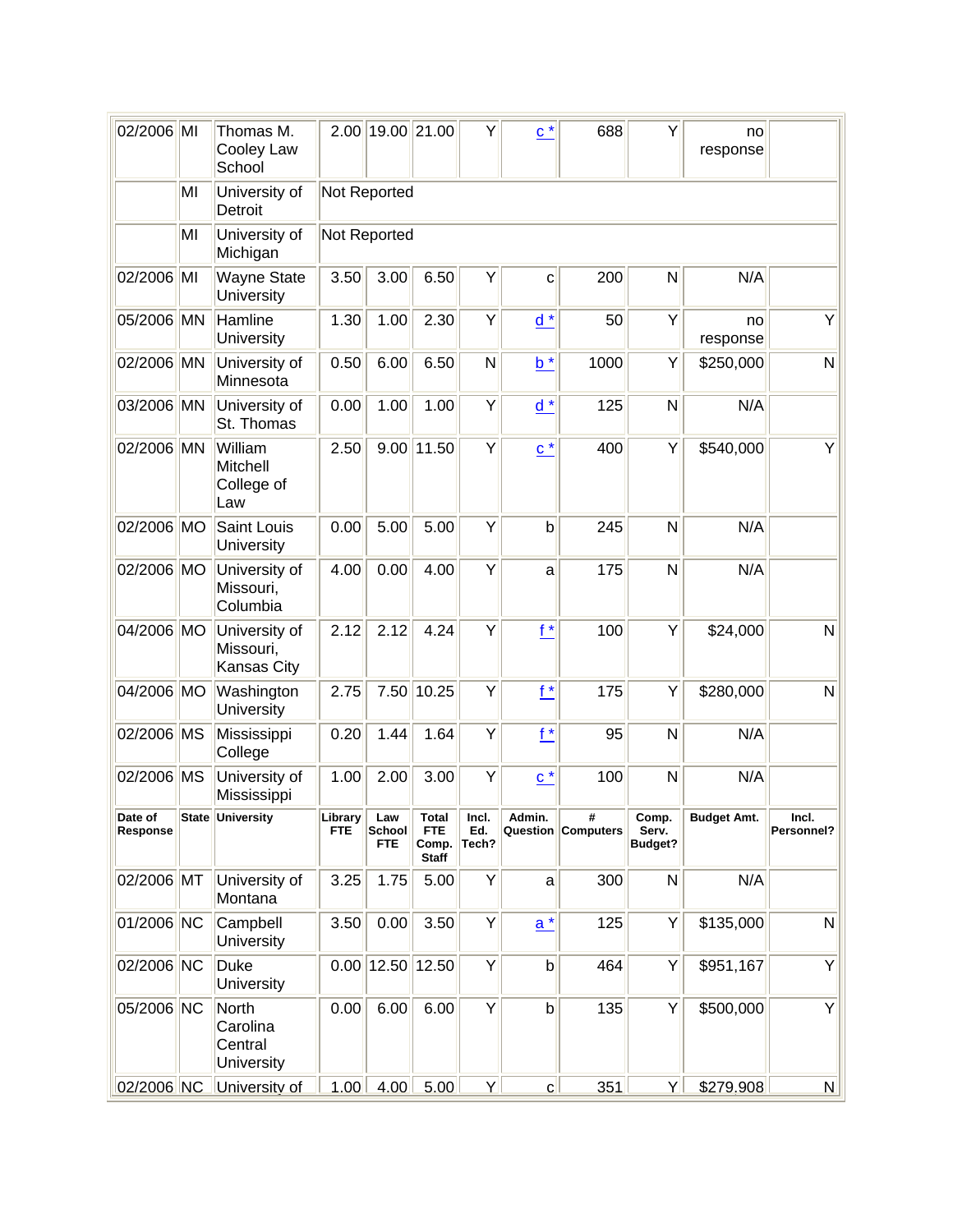|                     |           | <b>North</b><br>Carolina                |                       |                             |                                                     |                       |                   |                         |                                  |                    |                     |
|---------------------|-----------|-----------------------------------------|-----------------------|-----------------------------|-----------------------------------------------------|-----------------------|-------------------|-------------------------|----------------------------------|--------------------|---------------------|
| 04/2006 NC          |           | <b>Wake Forest</b><br>University        | 0.00                  | 4.00                        | 4.00                                                | Y                     | C                 | 600                     | Y                                | \$500,000          | Υ                   |
| 04/2006 ND          |           | University of<br>North Dakota           | 3.00                  | 0.00                        | 3.00                                                | N                     | a                 | 150                     | Y                                | \$25,000           | N                   |
| 04/2006 NE          |           | Creighton<br>University                 | 2.00                  | 0.00                        | 2.00                                                | Y                     | d                 | 150                     | Y                                | unknown            | Υ                   |
| 01/2006 NE          |           | University of<br>Nebraska               | 1.50                  | 0.00                        | 1.50                                                | Y                     | a                 | 100                     | N                                | N/A                |                     |
| 02/2006 NH          |           | Franklin<br>Pierce Law<br>Center        | 0.00                  | 8.02                        | 8.02                                                | Y                     | $\mathsf b$       | 300                     | Y                                | \$300,000          | N                   |
|                     | <b>NJ</b> | Rutgers<br>University,<br>Camden        | Not Reported          |                             |                                                     |                       |                   |                         |                                  |                    |                     |
|                     | <b>NJ</b> | Rutgers<br>University,<br><b>Newark</b> | Not Reported          |                             |                                                     |                       |                   |                         |                                  |                    |                     |
|                     | <b>NJ</b> | Seton Hall<br>University                | Not Reported          |                             |                                                     |                       |                   |                         |                                  |                    |                     |
| 02/2006 NM          |           | University of<br><b>New Mexico</b>      | 0.00                  | 6.00                        | 6.00                                                | Y                     | b                 | 300                     | Y                                | \$100,000          | N                   |
| 03/2006 NV          |           | University of<br>Nevada-Las<br>Vegas    | 0.00                  | 5.00                        | 5.00                                                | Y                     | $f^*$             | 150                     | $\mathsf{N}$                     | N/A                |                     |
| Date of<br>Response |           | State University                        | Library<br><b>FTE</b> | Law<br>School<br><b>FTE</b> | <b>Total</b><br><b>FTE</b><br>Comp.<br><b>Staff</b> | Incl.<br>Ed.<br>Tech? | Admin.            | #<br>Question Computers | Comp.<br>Serv.<br><b>Budget?</b> | <b>Budget Amt.</b> | Incl.<br>Personnel? |
| 02/2006 NY          |           | Albany Law<br>School                    | 0.50                  | 7.00                        | 7.50                                                | Y                     | $\underline{c}^*$ | 329                     | Y                                | \$685,410          | Υ                   |
| 02/2006 NY          |           | <b>Brooklyn Law</b><br>School           | 7.00                  |                             | 12.50 19.50                                         | Y                     | $c^*$             | 330                     | Y                                | confidential       | N                   |
| 02/2006 NY          |           | City<br>University of<br>New York       | 2.00                  | 7.00                        | 9.00                                                | Y                     | $\mathsf b$       | 350                     | N                                | N/A                |                     |
|                     | <b>NY</b> | Columbia<br>University                  | Not Reported          |                             |                                                     |                       |                   |                         |                                  |                    |                     |
|                     | <b>NY</b> | Cornell<br>University                   | Not Reported          |                             |                                                     |                       |                   |                         |                                  |                    |                     |
| 04/2006 NY          |           | Fordham<br>University                   |                       | 1.00 15.00 16.00            |                                                     | Υ                     | $f^*$             | 400                     |                                  | $Y$ \$1,600,000    | Y                   |
| 02/2006 NY          |           | Hofstra<br>University                   | 1.00                  | 6.00                        | 7.00                                                | Y                     | $\mathbf C$       | 1125                    | N                                | N/A                |                     |
| 02/2006 NY          |           | New York<br>Law School                  |                       | $0.33$ 12.00 12.33          |                                                     | Υ                     | $e^*$             | 400                     |                                  | $Y$ \$3,345,000    | Y                   |
|                     | NY.       | <b>New York</b>                         | Not Reported          |                             |                                                     |                       |                   |                         |                                  |                    |                     |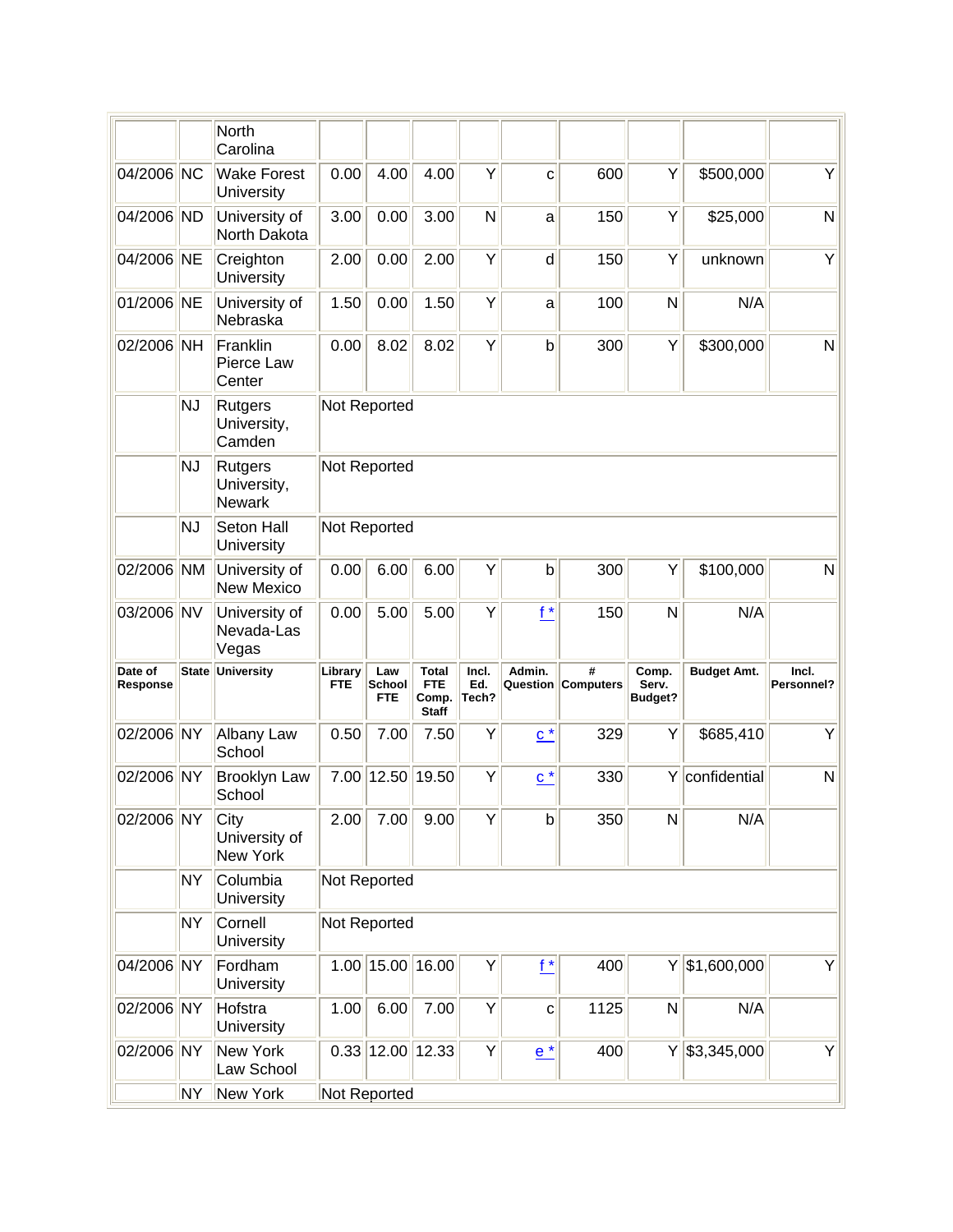|                     |    | University                               |                       |                             |                                                     |                       |                   |                         |                                  |                    |                     |
|---------------------|----|------------------------------------------|-----------------------|-----------------------------|-----------------------------------------------------|-----------------------|-------------------|-------------------------|----------------------------------|--------------------|---------------------|
| 02/2006 NY          |    | Pace<br>University                       | 1.00                  | 4.00                        | 5.00                                                | N                     | $\underline{c}^*$ | 650                     | Y                                | \$100,000          | N                   |
| 02/2006 NY          |    | St. John's<br>University                 | 1.00                  | 4.00                        | 5.00                                                | Y                     | $f^*$             | 1200                    | $\mathsf{N}$                     | N/A                |                     |
| 05/2006 NY          |    | SUNY,<br><b>Buffalo</b>                  | 3.25                  | 4.00                        | 7.25                                                | Y                     | C                 | 36                      | N                                |                    |                     |
| 03/2006 NY          |    | Syracuse<br>University                   | 1.60                  | 7.00                        | 8.60                                                | Υ                     | $\mathsf b$       | 325                     | $\mathsf{N}$                     | N/A                |                     |
| 04/2006 NY          |    | Touro<br>College                         | 0.00                  | 4.00                        | 4.00                                                | Y                     | $\mathsf b$       | 195                     | Y                                | \$129,000          | N                   |
| 04/2006 NY          |    | Yeshiva<br>University                    | 2.00                  | 1.00                        | 3.00                                                | Y                     | $f^*$             | 180                     | $\mathsf{N}$                     |                    |                     |
| Date of<br>Response |    | State University                         | Library<br><b>FTE</b> | Law<br>School<br><b>FTE</b> | <b>Total</b><br><b>FTE</b><br>Comp.<br><b>Staff</b> | Incl.<br>Ed.<br>Tech? | Admin.            | #<br>Question Computers | Comp.<br>Serv.<br><b>Budget?</b> | <b>Budget Amt.</b> | Incl.<br>Personnel? |
| 02/2006 OH          |    | Capital<br>University                    | 0.00                  | 3.50                        | 3.50                                                | Y                     | b                 | $\Omega$                | Y                                | unknown            | Υ                   |
| 03/2006 OH          |    | Case<br>Western<br>Reserve<br>University | 2.00                  | 7.00                        | 9.00                                                | Υ                     | $b^*$             | 100                     | Y                                | \$628,000          | Y                   |
| 02/2006 OH          |    | Cleveland<br><b>State</b><br>University  | 4.00                  | 0.00                        | 4.00                                                | Y                     | a                 | 200                     | Y                                | \$50,000           | N                   |
| 02/2006 OH          |    | Ohio<br>Northern<br>University           | 1.00                  | 0.00                        | 1.00                                                | Y                     | $a^*$             | 345                     | N                                | N/A                |                     |
| 03/2006 OH          |    | <b>Ohio State</b><br>University          | 1.75                  | 4.00                        | 5.75                                                | Y                     | $b^*$             | 180                     | Y                                | \$50,000           | N                   |
|                     | OH | University of<br>Akron                   |                       | Not Reported                |                                                     |                       |                   |                         |                                  |                    |                     |
| 02/2006 OH          |    | University of<br>Cincinnati              | 4.50                  | 0.00                        | 4.50                                                | N                     | a                 | 446                     | N                                | N/A                |                     |
| 04/2006 OH          |    | University of<br>Dayton                  | 0.00                  | 6.50                        | 6.50                                                | Υ                     | $\mathsf b$       | 500                     | Y                                | \$450,000          | Y                   |
| 02/2006 OH          |    | University of<br>Toledo                  | 1.00                  | 2.00                        | 3.00                                                | Y                     | $\mathbf{C}$      | 100                     | N                                | N/A                |                     |
|                     | OK | Oklahoma<br>City<br>University           |                       | Not Reported                |                                                     |                       |                   |                         |                                  |                    |                     |
| 02/2006 OK          |    | University of<br>Oklahoma                | 0.00                  | 6.00                        | 6.00                                                | Υ                     | $b^*$             | 220                     | Y                                | variable           | Y                   |
| 02/2006 OK          |    | University of<br>Tulsa                   | 0.50                  | 4.00                        | 4.50                                                | Y                     | $\mathsf b$       | 260                     | Y                                | \$123,990          | N                   |
| 03/2006 OR          |    | Lewis and<br><b>Clark</b>                | 2.00                  | 5.00                        | 7.00                                                | Υ                     | $\mathbf{C}$      | 255                     | Y                                | no amt<br>given    |                     |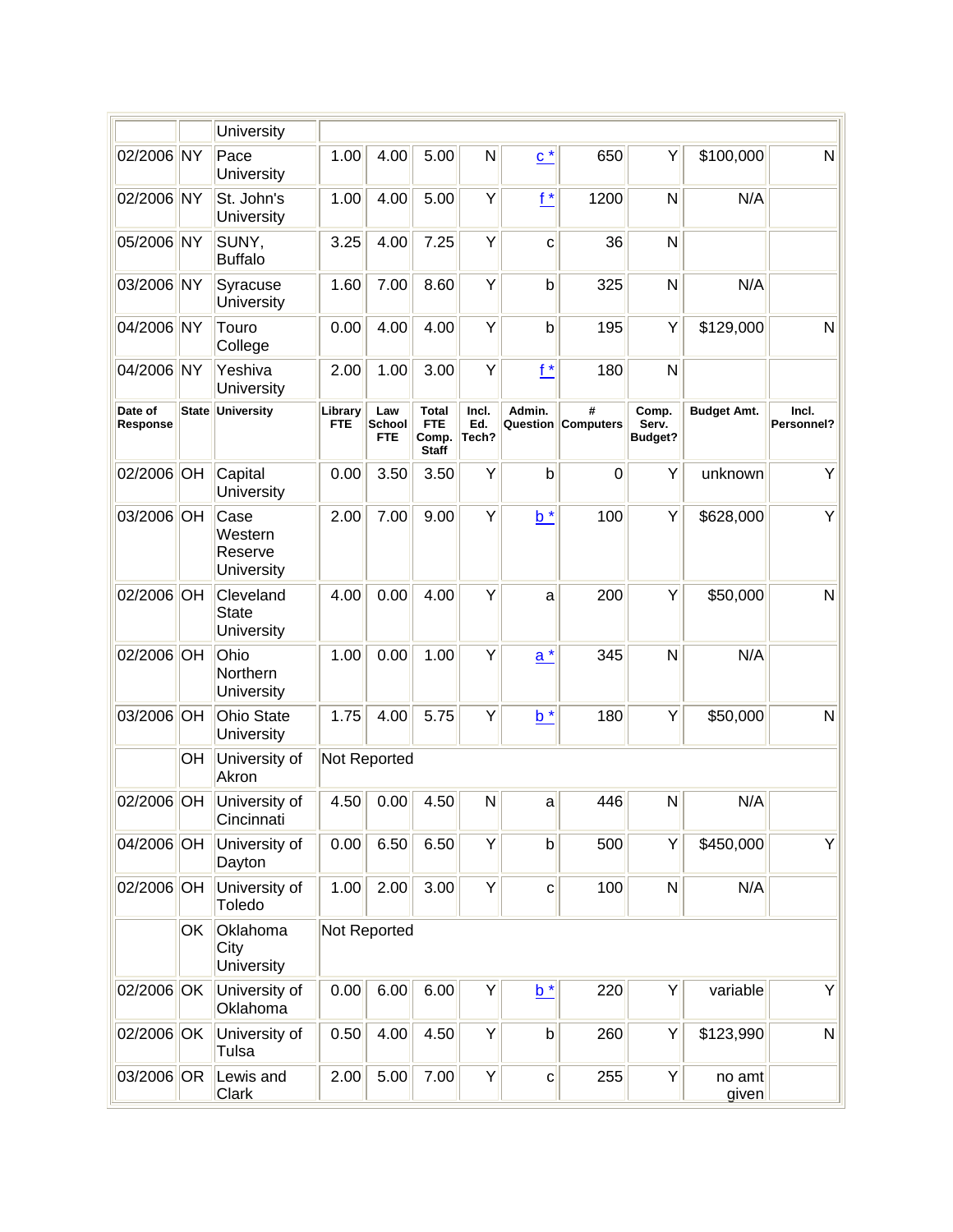|                     |           | Northwestern<br>School of<br>Law                       |                       |                                    |                                                     |                       |              |                                |                           |                    |                     |
|---------------------|-----------|--------------------------------------------------------|-----------------------|------------------------------------|-----------------------------------------------------|-----------------------|--------------|--------------------------------|---------------------------|--------------------|---------------------|
| 02/2006 OR          |           | University of<br>Oregon                                | 0.00                  | 5.25                               | 5.25                                                | Υ                     | b            | 650                            | Y                         | \$500,000          | Υ                   |
| 02/2006 OR          |           | Willamette<br>University                               | 0.75                  | 1.60                               | 2.35                                                | Υ                     | $\mathsf{d}$ | 125                            | Y                         | unknown            |                     |
| Date of<br>Response |           | State University                                       | Library<br><b>FTE</b> | Law<br><b>School</b><br><b>FTE</b> | <b>Total</b><br><b>FTE</b><br>Comp.<br><b>Staff</b> | Incl.<br>Ed.<br>Tech? | Admin.       | #<br><b>Question Computers</b> | Comp.<br>Serv.<br>Budget? | <b>Budget Amt.</b> | Incl.<br>Personnel? |
| 02/2006 PA          |           | Duquesne<br>University                                 | 3.00                  | 0.00                               | 3.00                                                | Υ                     | a            | 275                            | N                         | N/A                |                     |
| 04/2006 PA          |           | Pennsylvania<br>State<br>University                    | 0.00                  | 6.50                               | 6.50                                                | Υ                     | $f^*$        | 950                            | Y                         | no answer          |                     |
|                     | PA        | Temple<br>University                                   |                       | Not Reported                       |                                                     |                       |              |                                |                           |                    |                     |
|                     | PA        | University of<br>Pennsylvania                          |                       | Not Reported                       |                                                     |                       |              |                                |                           |                    |                     |
| 04/2006 PA          |           | University of<br>Pittsburgh                            | 0.50                  | 2.80                               | 3.30                                                | Υ                     | a            | 150                            | Y                         | unknown            |                     |
| 02/2006 PA          |           | Villanova<br>University                                | 6.00                  | 0.00                               | 6.00                                                | Υ                     | a            | 800                            | N                         | N/A                |                     |
|                     | PA        | Widener<br>University,<br>Harrisburg                   |                       | Not Reported                       |                                                     |                       |              |                                |                           |                    |                     |
|                     | <b>PR</b> | Inter<br>American<br>University of<br>Puerto Rico      |                       | Not Reported                       |                                                     |                       |              |                                |                           |                    |                     |
|                     | <b>PR</b> | Pontifical<br>Catholic<br>University of<br>Puerto Rico |                       | Not Reported                       |                                                     |                       |              |                                |                           |                    |                     |
|                     | PR        | University of<br>Puerto Rico                           |                       | Not Reported                       |                                                     |                       |              |                                |                           |                    |                     |
| 03/2006 RI          |           | Roger<br>Williams<br>University                        | 1.00                  | 0.50                               | 1.50                                                | N                     | $a^*$        | 175                            | N                         |                    |                     |
| 03/2006 SC          |           | University of<br>South<br>Carolina                     | 4.50                  | 0.00                               | 4.50                                                | Y                     | $\mathsf{a}$ | 200                            | N                         | N/A                |                     |
|                     | <b>SD</b> | University of<br>South Dakota                          |                       | Not Reported                       |                                                     |                       |              |                                |                           |                    |                     |
| 04/2006 TN          |           | University of<br>Memphis                               | 1.00                  | 0.00                               | 1.00                                                | Υ                     | a            | 75                             | N                         |                    |                     |
| 02/2006 TN          |           | University of<br>Tennessee                             | 3.00                  | 0.00                               | 3.00                                                | $\mathsf{N}$          | $a^*$        | 350                            | Y                         | \$30,000           | N                   |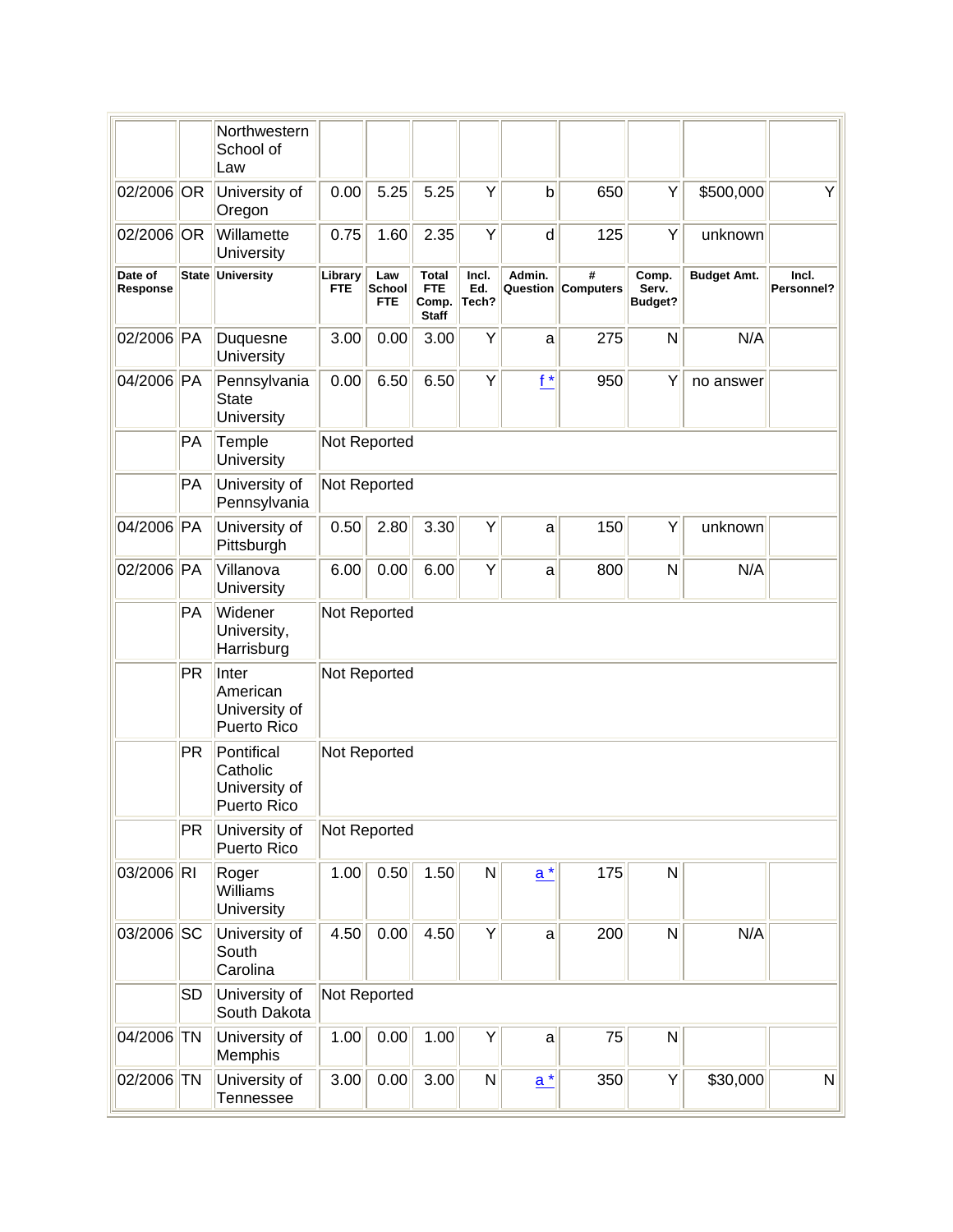| Date of<br>Response |           | State University                       | Library<br><b>FTE</b> | Law<br>School<br><b>FTE</b> | <b>Total</b><br><b>FTE</b><br>Comp.<br><b>Staff</b> | Incl.<br>Ed.<br>Tech? | Admin.<br>Question | #<br><b>Computers</b> | Comp.<br>Serv.<br>Budget? | <b>Budget Amt.</b> | Incl.<br>Personnel? |
|---------------------|-----------|----------------------------------------|-----------------------|-----------------------------|-----------------------------------------------------|-----------------------|--------------------|-----------------------|---------------------------|--------------------|---------------------|
| 04/2006 TN          |           | Vanderbilt<br>University               | 0.25                  | 3.00                        | 3.25                                                | Υ                     | $bt^*$             | 150                   | Υ                         | \$750,000          | Υ                   |
| 02/2006 TX          |           | <b>Baylor</b><br>University            | 0.00                  | 3.00                        | 3.00                                                | Y                     | $\mathsf b$        | 550                   | N                         | N/A                |                     |
| 02/2006 TX          |           | South Texas<br>College of<br>Law       | 1.00                  |                             | $9.00$   10.00                                      | N                     | C                  | 400                   | Υ                         | \$925,000          | N                   |
| 02/2006 TX          |           | Southern<br>Methodist<br>University    | 6.00                  | 0.00                        | 6.00                                                | Y                     | a                  | 300                   | Υ                         | \$200,600          | N                   |
| 02/2006             | <b>TX</b> | St. Mary's<br>University               | 0.00                  | 0.80                        | 0.80                                                | Y                     | $b^*$              | 30                    | Υ                         | unknown            | N                   |
|                     | TX        | <b>Texas</b><br>Southern<br>University |                       | Not Reported                |                                                     |                       |                    |                       |                           |                    |                     |
| 02/2006             | TX        | <b>Texas Tech</b><br>University        | 8.00                  | 0.00                        | 8.00                                                | Υ                     | a                  | 989                   | N                         | N/A                |                     |
|                     | TX        | <b>Texas</b><br>Wesleyan<br>University |                       | Not Reported                |                                                     |                       |                    |                       |                           |                    |                     |
| 02/2006             | <b>TX</b> | University of<br>Houston               | 0.50                  | 8.00                        | 8.50                                                | Υ                     | $b^*$              | 1300                  | Y                         | \$870,000          | Y                   |
| 02/2006 TX          |           | University of<br>Texas                 | 6.50                  | 14.00 20.50                 |                                                     | Y                     | $\underline{c}^*$  | 350                   | N                         | N/A                |                     |
| 03/2006 UT          |           | <b>Brigham</b><br>Young<br>University  | 2.00                  | 3.00                        | 5.00                                                | Y                     | $\mathbf{C}$       | 700                   | Υ                         | no amt<br>given    | $\mathsf{N}$        |
| 02/2006 UT          |           | University of<br>Utah                  | 1.25                  | 4.00                        | 5.25                                                | Υ                     | a                  | 157                   | N                         | N/A                |                     |
| 02/2006 VA          |           | Applachian<br>School of<br>Law         | 0.40                  | 2.00                        | 2.40                                                | Y                     | $\underline{c}^*$  | 375                   | Y                         | \$180,000          | N                   |
| 02/2006 VA          |           | College of<br>William and<br>Mary      | 0.00                  | 2.50                        | 2.50                                                | Υ                     | $b^*$              | 221                   | Y                         | unknown            |                     |
| 02/2006 VA          |           | George<br>Mason<br>University          | 3.00                  | 0.00                        | 3.00                                                | $\mathsf{N}$          | a                  | 325                   | N                         | N/A                |                     |
| Date of<br>Response |           | State University                       | Library<br><b>FTE</b> | Law<br>School<br><b>FTE</b> | <b>Total</b><br><b>FTE</b><br>Comp.<br><b>Staff</b> | Incl.<br>Ed.<br>Tech? | Admin.<br>Question | #<br><b>Computers</b> | Comp.<br>Serv.<br>Budget? | <b>Budget Amt.</b> | Incl.<br>Personnel? |
| 02/2006 VA          |           | Regent<br>University                   | 0.00                  | 1.50                        | 1.50                                                | ${\sf N}$             | $d *$              | $\overline{7}$        | N                         | N/A                |                     |
| 02/2006 VA          |           | University of<br>Richmond              | 4.75                  | 0.00                        | 4.75                                                | Υ                     | a                  | 585                   | N                         | \$0                |                     |